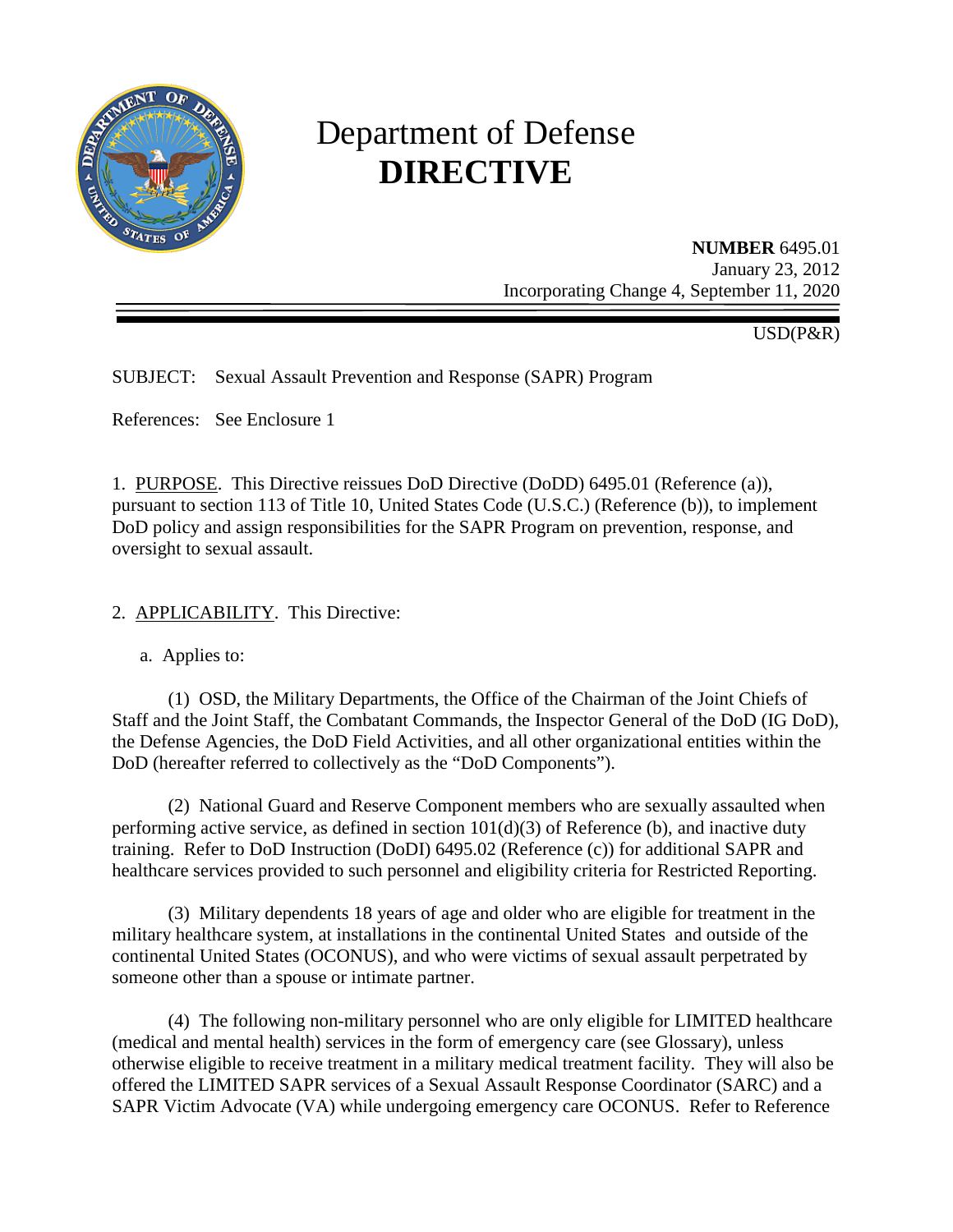(c) for any additional SAPR and healthcare services provided. These limited healthcare and SAPR services shall be provided to:

(a) DoD civilian employees and their family dependents 18 years of age and older when they are stationed or performing duties OCONUS and eligible for treatment in the military healthcare system at military installations or facilities OCONUS. Refer to Reference (c) for reporting options available to DoD civilians and their family dependents 18 years of age and older.

(b) U.S. citizen DoD contractor personnel when they are authorized to accompany the Armed Forces in a contingency operation OCONUS and their U.S. citizen employees (See DoDI 3020.41 (Reference (d))). Refer to Reference (c) for reporting options available to DoD contractors.

(5) Service members who are on active duty but were victims of sexual assault prior to enlistment or commissioning. They are eligible to receive full SAPR services and either reporting option.

b. Does **not** apply to victims of sexual assault perpetrated by a spouse or intimate partner, or military dependents under the age of 18 who are sexually assaulted. The Family Advocacy Program (FAP), as described in DoDI 6400.06 (Reference (e)), provides the full range of services to victims of domestic abuse or domestic violence, and to military dependents under the age of 18 who are sexually assaulted.

c. Supersedes all policy and regulatory guidance within the DoD not expressly mandated by law that is inconsistent with its provisions, or that would preclude execution.

3. DEFINITIONS. See Glossary.

4. POLICY. It is DoD policy that:

a. This Directive and Reference (c) implement the DoD SAPR policy.

b. The DoD goal is a culture free of sexual assault, through an environment of prevention, education and training, response capability (defined in Reference (c)), victim support, reporting procedures, and appropriate accountability that enhances the safety and well being of all persons covered by this Directive and Reference (c).

c. The SAPR Program shall:

(1) Focus on the victim and on doing what is necessary and appropriate to support victim recovery, and also, if a Service member, to support that Service member to be fully mission capable and engaged. The SAPR Program shall provide care that is gender-responsive, culturally-competent, and recovery-oriented (see Glossary).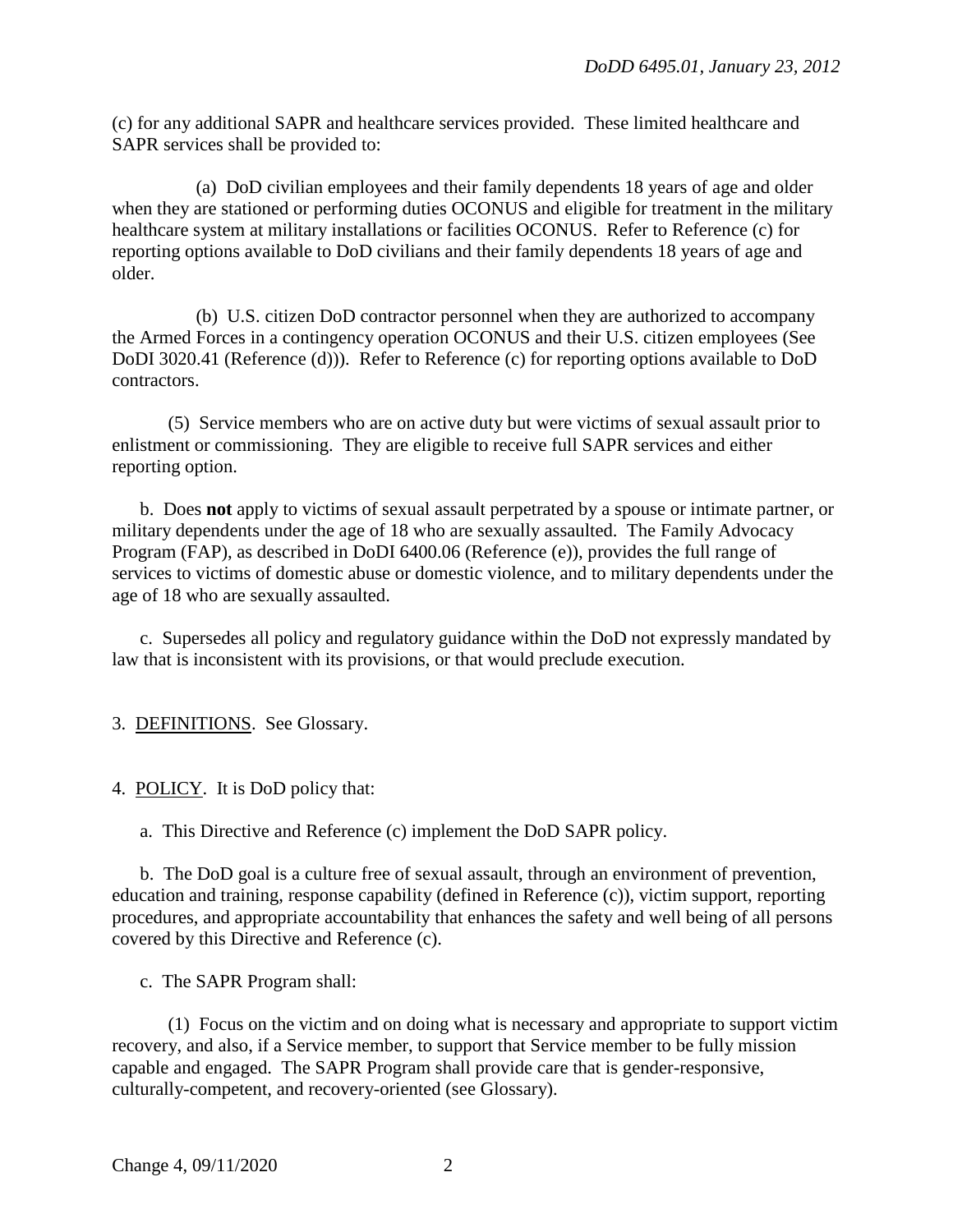(2) NOT provide policy for legal processes within the responsibility of the Judge Advocates General of the Military Departments provided in Chapter 47 of Reference (b) and the Manual for Courts-Martial (Reference (f)) or for criminal investigative matters assigned to the IG DoD.

d. Standardized SAPR requirements, terminology, guidelines, protocols, and guidelines for instructional materials shall focus on awareness, prevention, and response at all levels as appropriate.

e. The terms "Sexual Assault Response Coordinator (SARC)" and "SAPR Victim Advocate (VA)," as defined in this Directive and Reference (c), shall be used as standard terms throughout the DoD to facilitate communications and transparency regarding SAPR capacity. For further information regarding SARC and SAPR VA roles and responsibilities, see Reference (c).

(1) SARC. The SARC shall serve as the SINGLE POINT OF CONTACT for coordinating appropriate and responsive care for sexual assault victims. SARCs shall coordinate sexual assault victim care and sexual assault response when a sexual assault is reported. The SARC shall supervise SAPR VAs, but may be called on to perform victim advocacy duties.

(2) SAPR VA. The SAPR VA shall provide non-clinical crisis intervention and ongoing support, in addition to referrals for adult sexual assault victims. Support will include providing information on available options and resources to victims.

f. Command sexual assault awareness and prevention programs, as well as law enforcement and criminal justice procedures that enable persons to be held accountable for their actions, as appropriate, shall be established and supported by all commanders.

g. An immediate, trained sexual assault response capability (defined in Reference (c)) shall be available for each report of sexual assault in all locations, including in deployed locations. The response time may be affected by operational necessities, but will reflect that sexual assault victims shall be treated as emergency cases.

h. Victims of sexual assault shall be protected from coercion, retaliation, and reprisal in accordance with DoDD 7050.06 (Reference (g)).

i. Victims of sexual assault shall be protected, treated with dignity and respect, and shall receive timely access to comprehensive healthcare (medical and mental health) treatment, including emergency care treatment and services, as described in this Directive and Reference (c).

j. Emergency care shall consist of emergency healthcare and the offer of a sexual assault forensic examination (SAFE) consistent with the Department of Justice protocol (Reference (h)) and refer to DD Form 2911, "DoD Sexual Assault Medical Forensic Examination Report" and accompanying instructions. The victim shall be advised that even if a SAFE is declined, the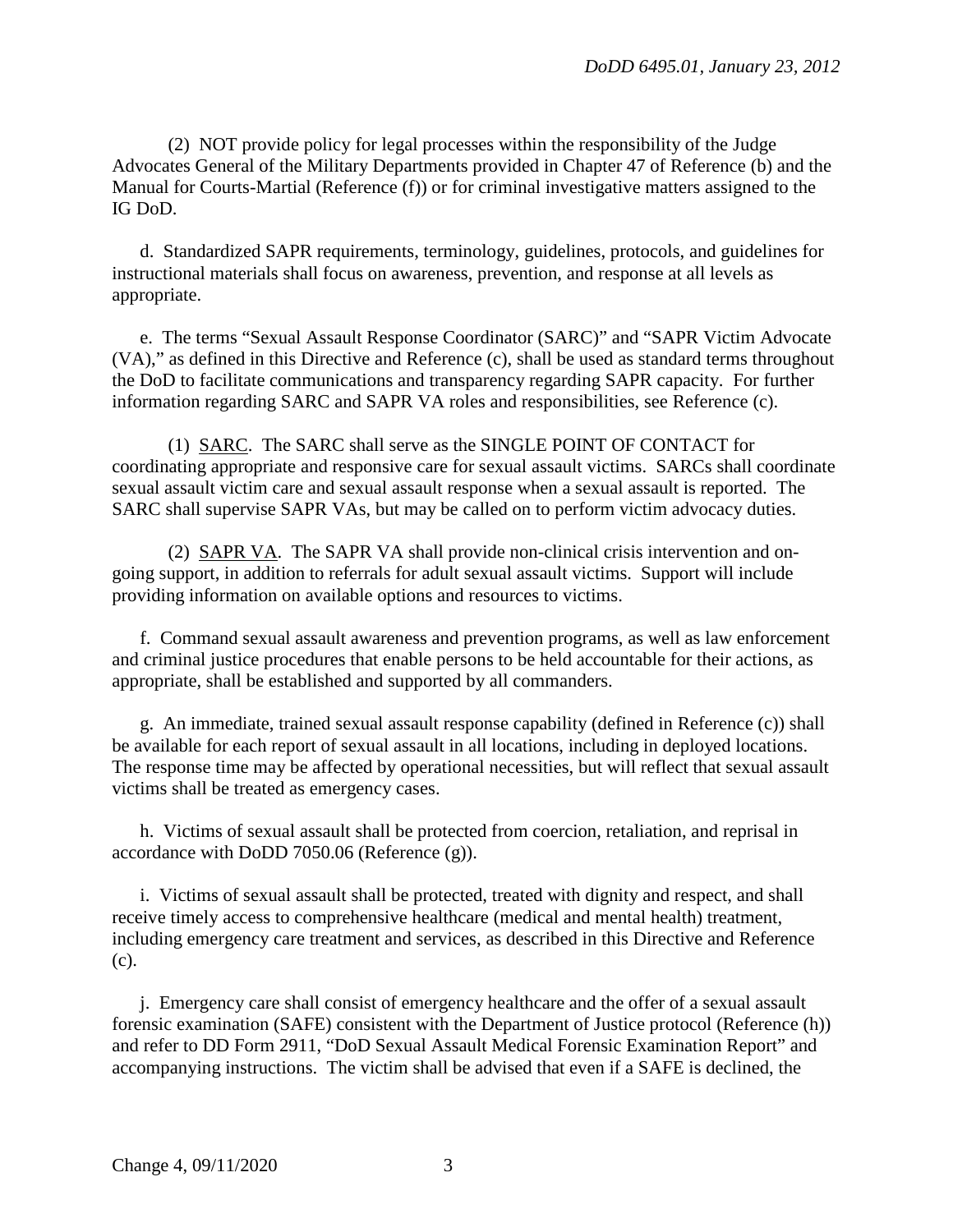victim is encouraged (but not mandated) to receive medical care, psychological care, and victim advocacy.

(1) Sexual assault patients shall be given priority, and shall be treated as emergency cases. A sexual assault victim needs immediate medical intervention to prevent loss of life or suffering resulting from physical injuries (internal or external), sexually transmitted infections, pregnancy, and psychological distress. Individuals disclosing a recent sexual assault shall, with their consent, be quickly transported to the exam site, promptly evaluated, treated for serious injuries, and then, with the patient's consent, undergo a SAFE, pursuant to "Victim Centered Care" of Reference (h) and refer to DD Form 2911 and accompanying instructions.

(2) Sexual assault patients shall be treated as emergency cases, regardless of whether physical injuries are evident. Patients' needs shall be assessed for immediate medical or mental health intervention pursuant to "Victim Centered Care," and "Triage and Intake" of Reference (h). Sexual assault victims shall be treated uniformly, consistent with "Victim Centered Care" of Reference (h) and DD Form 2911 and accompanying instructions, regardless of their behavior because when severely traumatized, sexual assault patients may appear to be calm, indifferent, submissive, jocular, angry, emotionally distraught, or even uncooperative or hostile towards those who are trying to help.

k. Service members and their dependents who are 18 years of age or older covered by this Directive (see subparagraph 2a.(4) and Reference (c)) who are sexually assaulted have two reporting options: Unrestricted or Restricted Reporting. Unrestricted Reporting of sexual assault is favored by the DoD. See Reference (c) for additional information on the DoD sexual assault reporting options and exceptions as they apply to Restricted Reporting. Consult DoDD 5400.11 (Reference (i)) and DoD 6025.18-R (Reference (j)) for protections of personally identifiable information solicited, collected, maintained, accessed, used, disclosed, and disposed during the treatment and reporting processes. The two reporting options are as follows:

(1) Unrestricted Reporting allows an eligible person who is sexually assaulted to access healthcare and counseling and request an official investigation of the allegation using existing reporting channels (e.g., chain of command, law enforcement, healthcare personnel, the SARC). When a sexual assault is reported through Unrestricted Reporting, a SARC shall be notified as soon as possible, respond, assign a SAPR VA, and offer the victim healthcare and a SAFE.

(2) Restricted Reporting allows sexual assault victims (see eligibility criteria in Reference (c)) to confidentially disclose the assault to specified individuals (i.e., SARC, SAPR VA, or healthcare personnel), in accordance with Reference (i), and receive healthcare treatment, including emergency care, counseling, and assignment of a SARC and SAPR VA, without triggering an official investigation. The victim's report to healthcare personnel (including the information acquired from a SAFE Kit), SARCs, or SAPR VAs will NOT be reported to law enforcement or to the victim's command, to initiate the official investigative process, unless the victim consents or an established EXCEPTION applies in accordance with Reference (c), State laws, or federal regulations. When a sexual assault is reported through Restricted Reporting, a SARC shall be notified as soon as possible, respond, assign a SAPR VA, and offer the victim healthcare and a SAFE.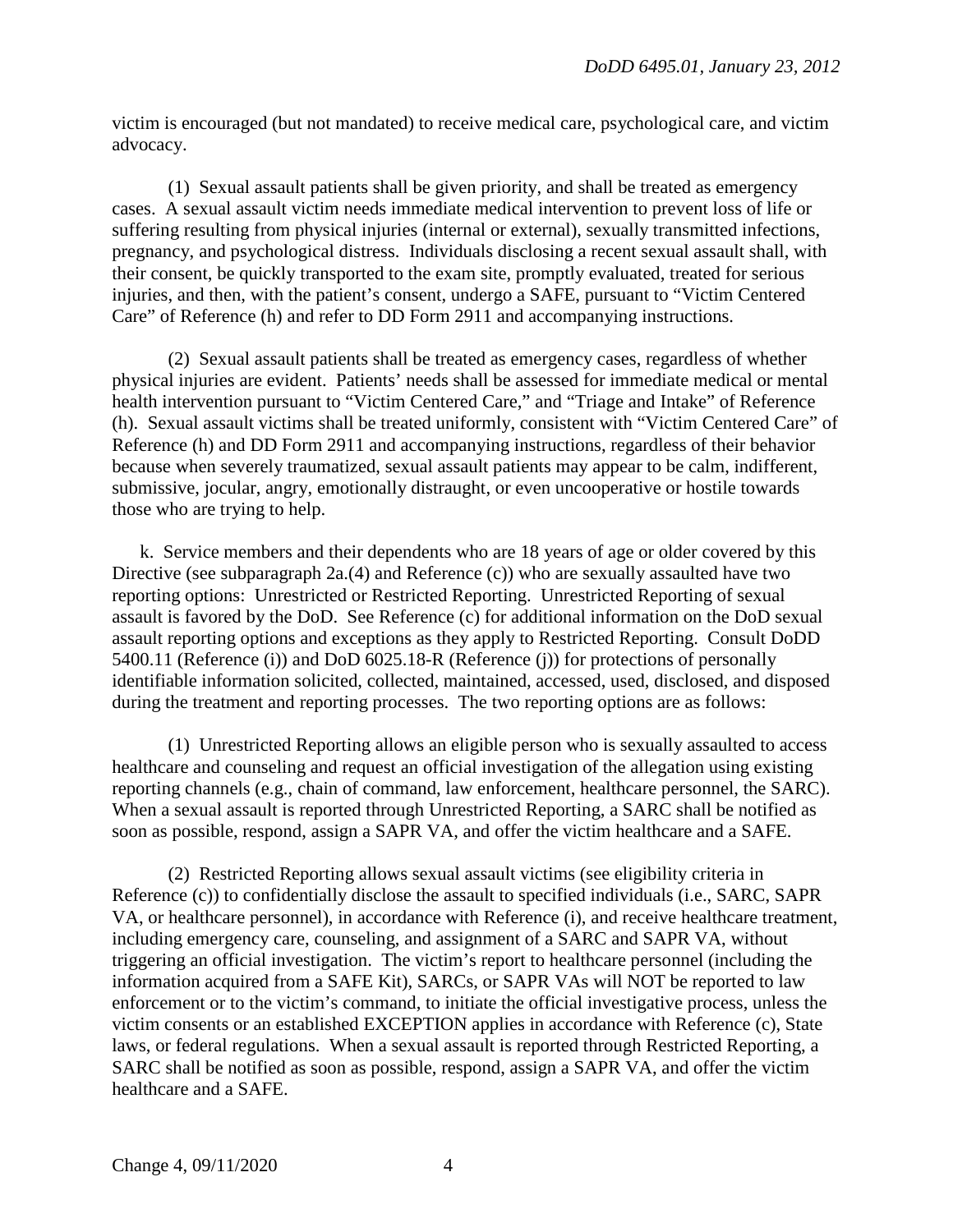(a) Eligibility for Restricted Reporting. The Restricted Reporting option applies to Service members and their military dependents 18 years of age and older. For additional persons who may be entitled to Restricted Reporting, see eligibility criteria in Reference (c).

(b) DoD Dual Objectives. The DoD is committed to ensuring victims of sexual assault are protected; treated with dignity and respect; and provided support, advocacy, and care. The DoD supports effective command awareness and prevention programs. The DoD also strongly supports applicable law enforcement and criminal justice procedures that enable persons to be held accountable for sexual assault offenses and criminal dispositions, as appropriate. To achieve these dual objectives, DoD preference is for Unrestricted Reporting of sexual assaults to allow for the provision of victims' services and to pursue accountability. However, Unrestricted Reporting may represent a barrier for victims to access services, when the victim desires no command or law enforcement involvement. Consequently, the DoD recognizes a fundamental need to provide a confidential disclosure vehicle via the Restricted Reporting option.

(c) Designated Personnel Authorized to Accept a Restricted Report. Only the SARC, SAPR VA, or healthcare personnel are designated as authorized to accept a Restricted Report.

(d) SAFE Confidentiality Under Restricted Reporting. A SAFE and its information shall be afforded the same confidentiality as is afforded victim statements under the Restricted Reporting option. See Reference (c) for additional information.

(e) Disclosure of Confidential Communications. In cases where a victim elects Restricted Reporting, the SARC, assigned SAPR VA, and healthcare personnel may not disclose confidential communications or SAFE Kit information to law enforcement or command authorities, either within or outside the DoD, EXCEPT as provided in Reference (c). In certain situations when information about a sexual assault comes to the commander's or law enforcement official's attention from a source independent of the Restricted Reporting avenues and an independent investigation is initiated, a SARC, SAPR VA, or healthcare personnel may NOT disclose confidential communications if obtained under Restricted Reporting (see exceptions to Restricted Reporting in Reference (c)). Improper disclosure of confidential communications protected under Restricted Reporting, improper release of healthcare information, and other violations of this policy or other laws and regulations are prohibited and may result in discipline pursuant to the UCMJ, or other adverse personnel or administrative actions.

l. Victims must be informed of the availability of legal assistance and the right to consult with a Special Victims' Counsel (SVC)/Victims' Legal Counsel (VLC) in accordance with section 1716 of the National Defense Authorization Act for Fiscal Year 2014 (Public Law (P.L.) 113-66) (Reference (k)).

m. Enlistment or commissioning of personnel in the Military Services shall be prohibited and no waivers are allowed when the person has a qualifying conviction (see Glossary) for a crime of sexual assault.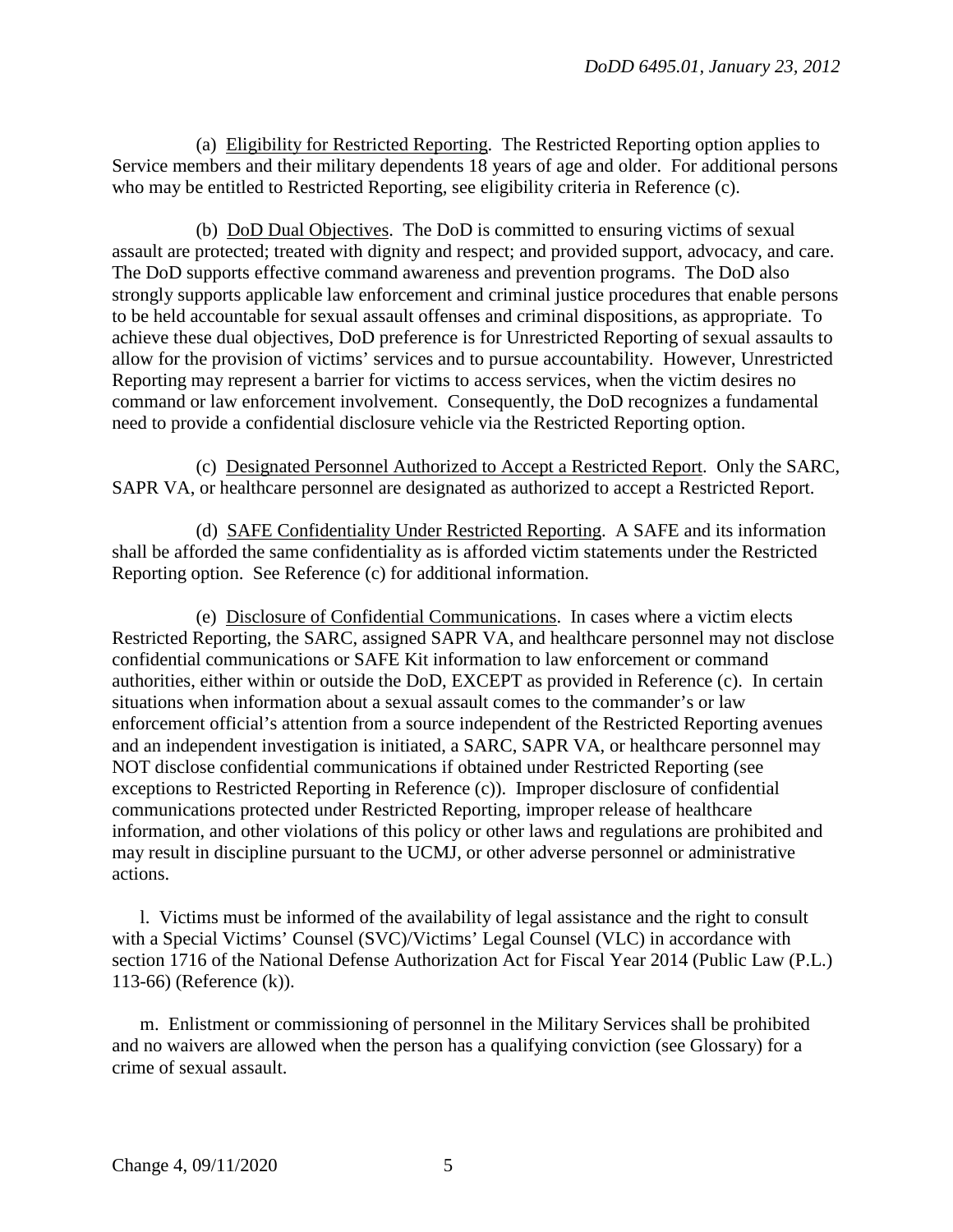n. The focus of this Directive and Reference (c) is on the victim of sexual assault. The DoD shall provide support to an active duty Service member regardless of when or where the sexual assault took place.

#### 5. RESPONSIBILITIES. See Enclosure 2.

#### 6. INFORMATION COLLECTIONS.

a. The sexual assault reporting requirements in this Directive have been assigned Report Control Symbol (RCS) DD-P&R(A) 2205 in accordance with Volume 1 of DoD Manual 8910.01 (Reference (l)).

b. The Defense Sexual Assault Incident Database (DSAID) information collection referred to in paragraphs 1f, 6l, 6n, and 6o of Enclosure 2 of this directive is submitted to Congress in accordance with sections 561, 562, and 563 of P.L.110-417 (Reference (m)) and is coordinated with the Assistant Secretary of Defense for Legislative Affairs in accordance with the procedures in DoD Instruction 5545.02 (Reference (n)).

7. RELEASABILITY. **Cleared for public release.** This Directive is available on the DoD Issuances Website at https://www.esd.whs.mil/DD/.

8. SUMMARY OF CHANGE 4. The changes to this issuance are administrative and update references for accuracy.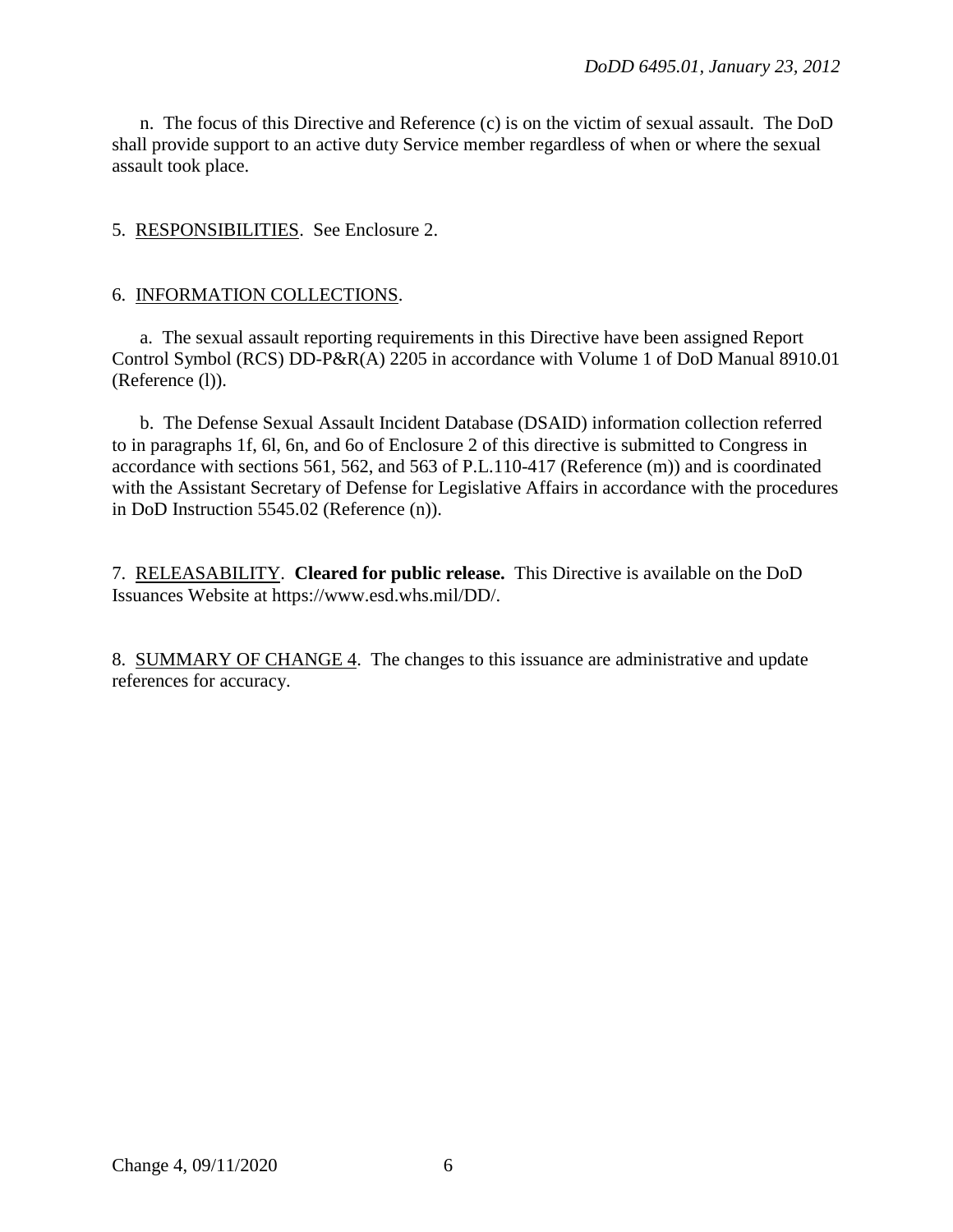8. EFFECTIVE DATE. This Directive is effective January 23, 2012.

Ł

Ashton B. Carter Deputy Secretary of Defense

Enclosures

1. References 2. Responsibilities Glossary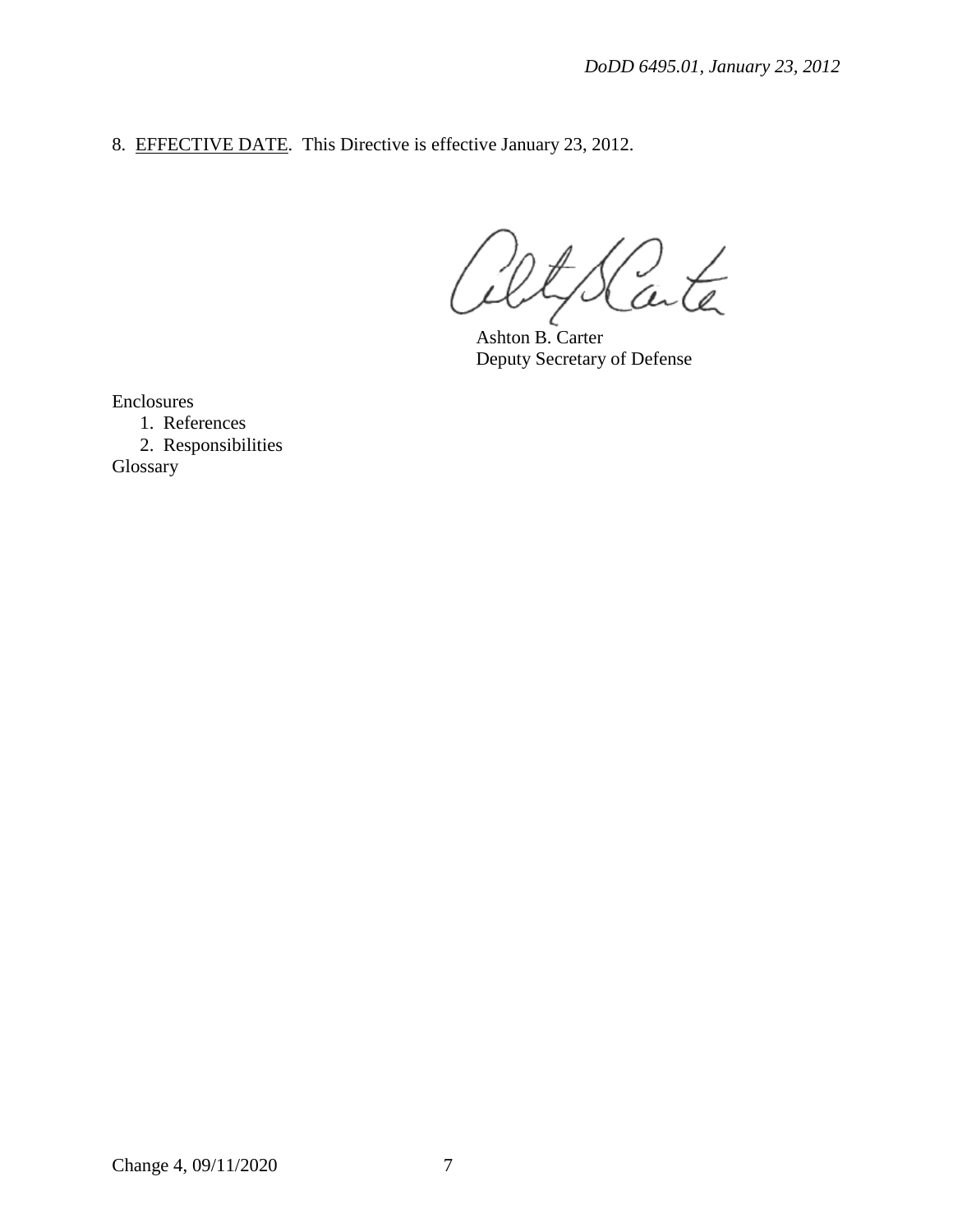## ENCLOSURE 1

### REFERENCES

- (a) DoD Directive 6495.01, "Sexual Assault Prevention and Response (SAPR) Program," October 6, 2005 (hereby cancelled)
- (b) Sections  $101(d)(3)$  $101(d)(3)$  and 113, chapter  $47<sup>1</sup>$  and chapter 80 of Title 10, United States Code
- (c) DoD Instruction 6495.02, "Sexual Assault Prevention and Response (SAPR) Program Procedures," March 28, 2013, as amended
- (d) DoD Instruction 3020.41, "Operational Contract Support (OCS)," December 20, 2011
- (e) DoD Instruction 6400.06, "Domestic Abuse Involving DoD Military and Certain Affiliated Personnel," August 21, 2007, as amended
- (f) U.S. Department of Defense, "Manual for Courts-Martial," 2012
- (g) DoD Directive 7050.06, "Military Whistleblower Protection," April 17, 2015
- (h) U.S. Department of Justice, Office on Violence Against Women, "A National Protocol for Sexual Assault Medical Forensic Examinations, Adults/Adolescents," current version
- (i) DoD Directive 5400.11, "DoD Privacy Program," October 29, 2014
- (j) DoD 6025.18-R, "DoD Health Information Privacy Regulation," January 24, 2003
- (k) Public Law 113-66, "The National Defense Authorization Act for Fiscal Year 2014," December 2013
- (l) DoD Manual 8910.01, Volume 1 "DoD Information Collections Manual: Procedures for DoD Internal Information Collections," June 30, 2014, as amended
- (m) Public Law 110-417, "The Duncan Hunter National Defense Authorization Act for Fiscal Year 2009," October 14, 2008
- (n) DoD Instruction 5545.02, "DoD Policy for Congressional Authorization and Appropriations Reporting Requirement," December 19, 2008
- (o) DoD Directive 5124.02, "Under Secretary of Defense for Personnel and Readiness (USD(P&R))," June 23, 2008
- (p) DoD Instruction 6400.09, "DoD Policy on Integrated Primary Prevention of Self-Directed Harm or Prohibited Abuse and Harm," September 11, 2020
- (q) Section 577 of Public Law 108-375, "Ronald Reagan National Defense Authorization Act for Fiscal Year 2005," October 28, 2004
- (r) Section 567(c) of Public Law 111-84, "The National Defense Authorization Act for Fiscal Year 2010," October 28, 2009
- (s) Title 32, United States Code
- (t) Office of the Chairman of the Joint Chiefs of Staff, "DoD Dictionary of Military and Associated Terms," current edition
- (u) Public Law 112-81, "National Defense Authorization Act for Fiscal Year 2012,"" December 31, 2011

 $\overline{a}$ 

<span id="page-7-0"></span><sup>&</sup>lt;sup>1</sup> Chapter 47 is also known and referred to in this Directive as "The Uniform Code of Military Justice (UCMJ)".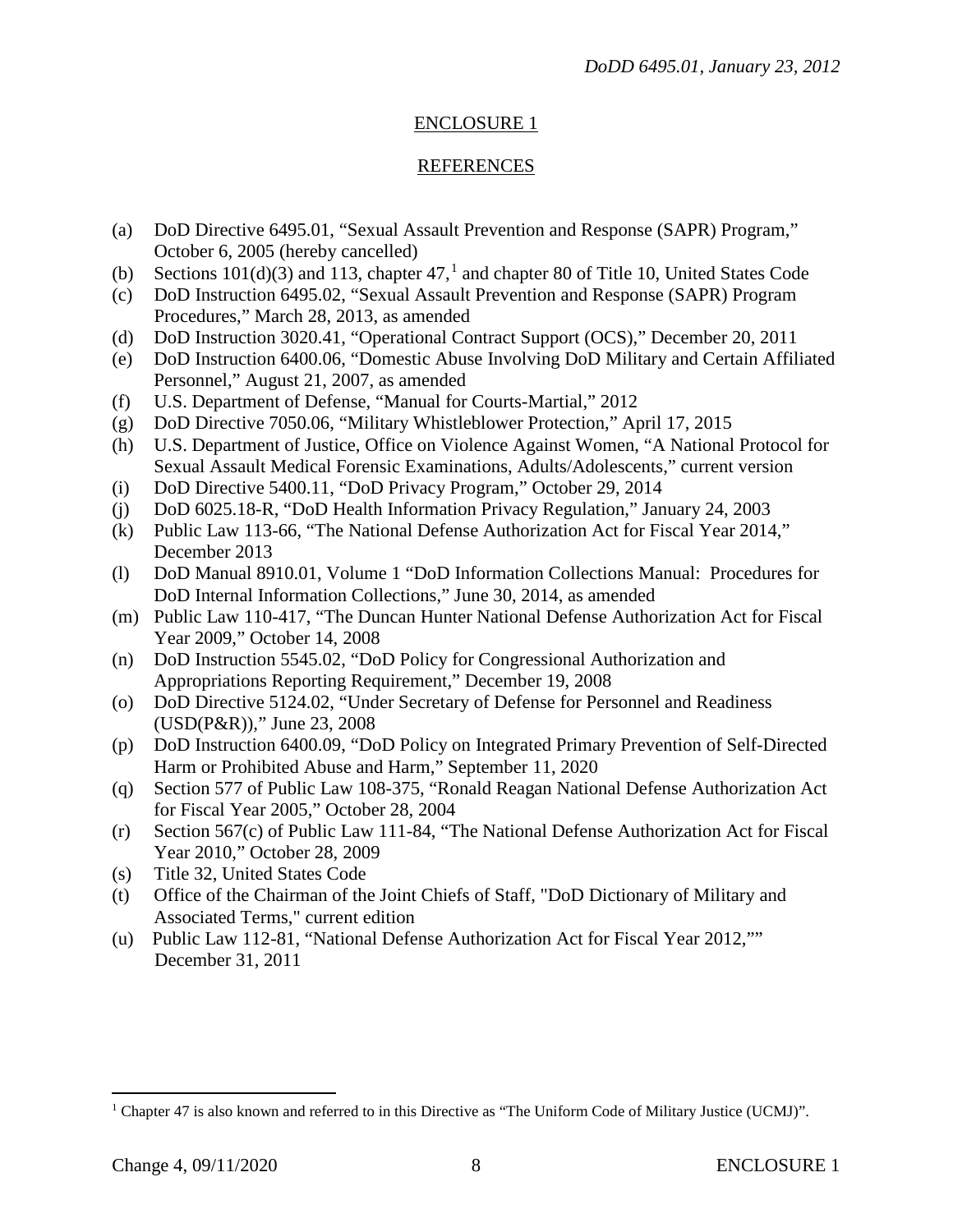#### ENCLOSURE 2

#### RESPONSIBILITIES

#### 1. UNDER SECRETARY OF DEFENSE FOR PERSONNEL AND READINESS (USD(P&R)). In accordance with the authority in DoDD 5124.02 (Reference (o)), the USD(P&R) shall:

a. Develop overall policy and provide oversight for the DoD SAPR Program, except legal processes in the UCMJ and criminal investigative matters assigned to the Judge Advocates General of the Military Departments, the Staff Judge Advocate to the Commandant of the Marine Corps, and IG DoD, respectively.

b. Develop strategic program guidance, joint planning objectives, standard terminology, and identify legislative changes needed to ensure the future availability of resources in support of DoD SAPR policies.

c. Develop metrics to measure compliance and effectiveness of SAPR training, awareness, prevention, and response policies and programs. Analyze data and make recommendations regarding the SAPR policies and programs to the Secretaries of the Military Departments.

d. Monitor compliance with this Directive and Reference (c), and coordinate with the Secretaries of the Military Departments regarding Service SAPR policies.

e. Collaborate with Federal and State agencies that address SAPR issues and serve as liaison to them as appropriate. Strengthen collaboration on sexual assault policy matters with U.S. Department of Veterans Affairs on the issues of providing high quality and accessible health care and benefits to victims of sexual assault.

f. Oversee the DoD Sexual Assault Prevention and Response Office (SAPRO). Serving as the DoD single point of authority, accountability, and oversight for the SAPR program, SAPRO provides recommendations to the USD(P&R) on the issue of DoD sexual assault policy matters on prevention, response, and oversight. The SAPRO Director will be appointed from among general or flag officers of the Military Services or DoD employees in a comparable Senior Executive Service position in accordance with P.L. 112-81 (Reference (u)). The SAPRO Director is responsible for:

(1) Implementing and monitoring compliance with DoD sexual assault policy on prevention and response, except for legal processes in the UCMJ and Reference (f), and criminal investigative matters assigned to the Judge Advocate General of the Military Departments, the Staff Judge Advocate to the Commandant of the Marine Corps, and IG DoD, respectively.

(2) Providing technical assistance to the Heads of the DoD Components in addressing matters concerning SAPR.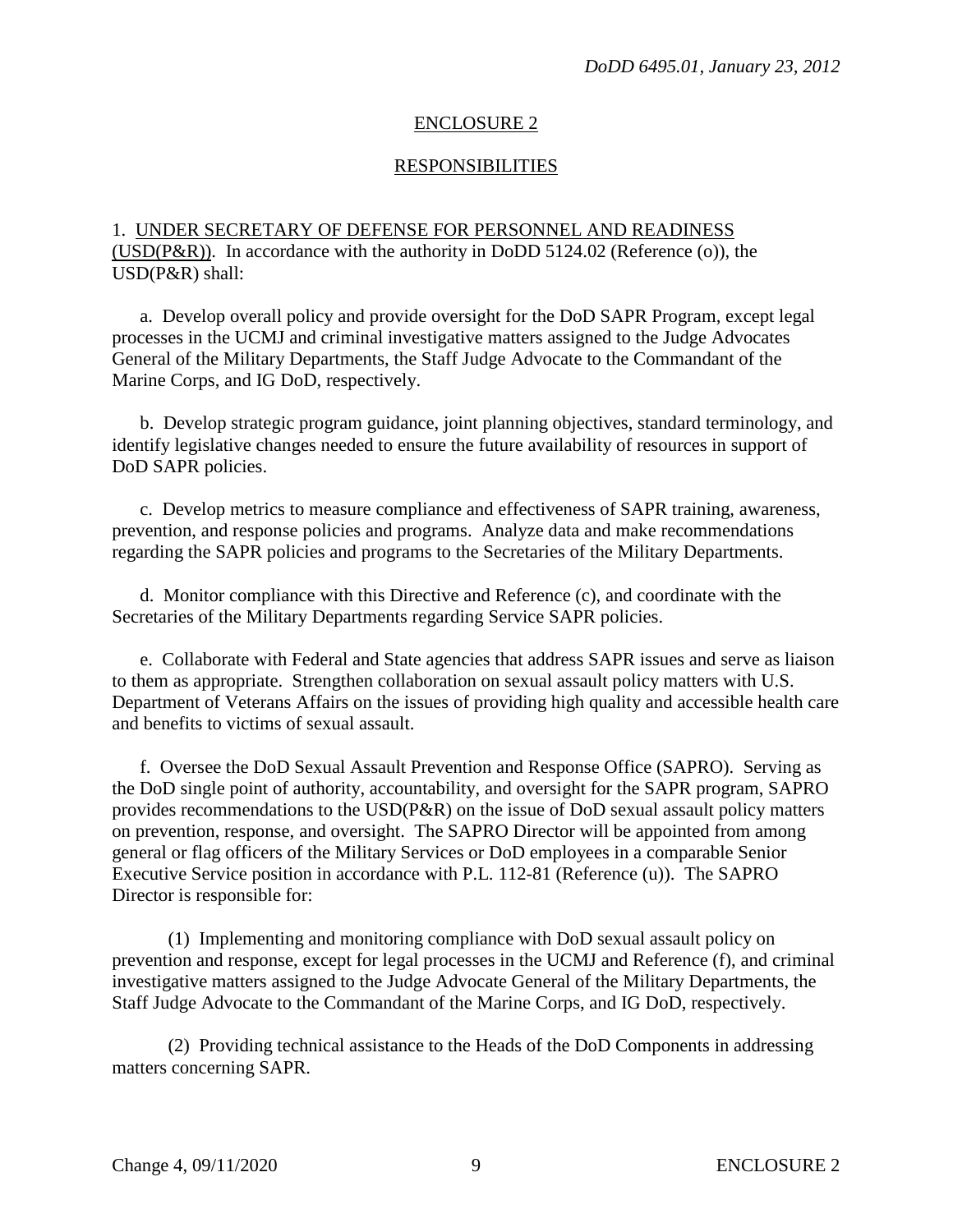(3) Acquiring quarterly and annual SAPR data from the Military Services, assembling annual congressional reports involving persons covered by this Directive and Reference (c), and consulting with and relying on the Judge Advocate General of the Military Departments and the Staff Judge Advocate to the Commandant of the Marine Corps in questions concerning disposition results of sexual assault cases in their respective departments.

(4) Establishing reporting categories and monitor specific goals included in the annual SAPR assessments of each Military Service, in their respective departments.

(5) Overseeing the creation, implementation, maintenance, and function of the DSAID, an integrated database that will meet congressional reporting requirements, support Service SAPR Program management, and inform DoD SAPRO oversight activities.

(6) Overseeing development of strategic program guidance and joint planning objectives for resources in support of the SAPR Program, and making recommendations on modifications to policy, law, and regulations needed to ensure the continuing availability of such resources (Reference (k)).

2. ASSISTANT SECRETARY OF DEFENSE FOR HEALTH AFFAIRS (ASD(HA)). The ASD(HA), under the authority, direction, and control of the USD(P&R), shall advise the USD(P&R) on DoD sexual assault healthcare policies, clinical practice guidelines, related procedures, and standards governing DoD healthcare programs for victims of sexual assault. The ASD(HA) shall direct that all sexual assault patients be given priority, so that they shall be treated as emergency cases.

3. DIRECTOR, DEPARTMENT OF DEFENSE HUMAN RESOURCES ACTIVITY (DoDHRA). The Director of DoDHRA, under the authority, direction, and control of USD(P&R), shall provide operational support to the USD(P&R) as outlined in paragraph 1.f. of this enclosure.

4. GENERAL COUNSEL OF THE DoD (GC DoD). The GC DoD, shall provide legal advice and assistance on all legal matters, including the review and coordination of all proposed issuances and exceptions to policy and the review of all legislative proposals, affecting mission and responsibilities of the DoD SAPRO.

5. IG DoD. The IG DoD shall:

a. Develop and oversee the promulgation of criminal investigative and law enforcement policy regarding sexual assault and establish guidelines for the collection and preservation of evidence with non-identifiable personal information on the victim, for the Restricted Reporting process, in coordination with the ASD(HA).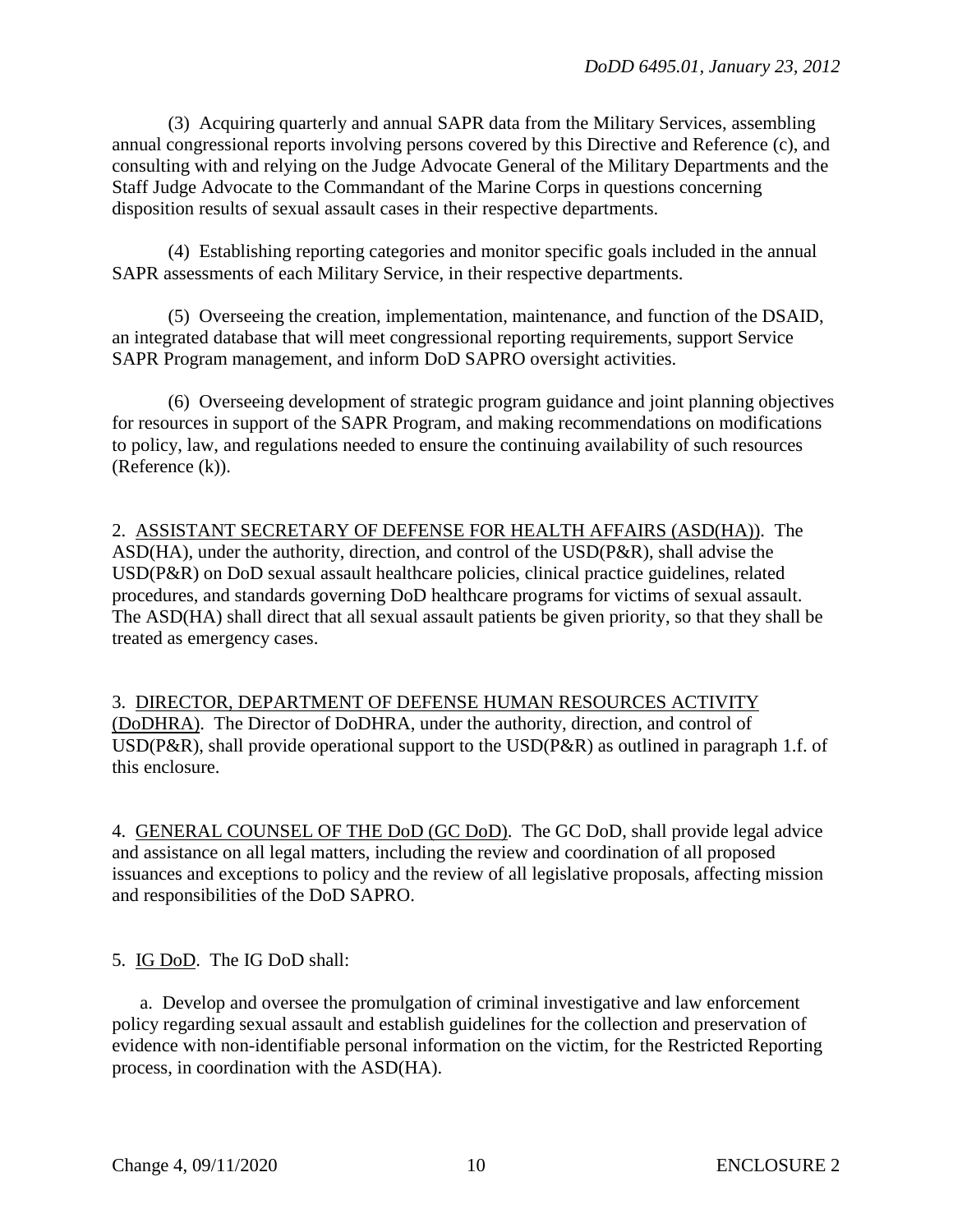b. Oversee criminal investigations of sexual assault conducted by the DoD Components.

c. Collaborate with the DoD SAPRO in the development of investigative policy in support of sexual assault prevention and response.

#### 6. SECRETARIES OF THE MILITARY DEPARTMENTS. The Secretaries of the Military Departments shall:

a. Establish departmental policies and procedures to implement the SAPR Program consistent with the provisions of this Directive and Reference (c), to include the military academies within their cognizance; monitor departmental compliance with this Directive and Reference (c).

b. Coordinate all Military Service SAPR policy changes with the USD(P&R).

c. In coordination with the  $USD(P\&R)$ , implement recommendations regarding Military Service compliance and effectiveness of SAPR training, awareness, prevention, and response policies and programs.

d. Align Service SAPR strategic plans with the DoD SAPR Strategic Plan.

e. Align Service prevention strategies with the DoDI 6400.09(Reference (p)).

f. Require commanders to ensure that healthcare (including emergency care) and SAPR services are provided to victims of sexual assaults in a timely manner unless declined by the victim.

g. Utilize the terms "Sexual Assault Response Coordinator (SARC)" and "SAPR Victim Advocate (VA)," as defined in this Directive and Reference (c), as standard terms to facilitate communications and transparency regarding sexual assault response capacity.

h. Establish the position of the SARC to serve as the SINGLE POINT OF CONTACT for ensuring that sexual assault victims receive appropriate and responsive care. The SARC should be a Service member, DoD civilian employee, or National Guard technician.

i. Provide program-appropriate resources to enable the Combatant Commanders to achieve compliance with the policies set forth in this Directive and Reference (c).

j. Establish and codify Service SAPR Program support to Combatant Commands and Defense Agencies, either as a host activity or in a deployed environment.

k. Provide SAPR Program and obligation data to the USD(P&R), as required.

l. Submit. required data to DSAID. Require confirmation that a multi-disciplinary case management group (CMG) tracks each open Unrestricted Report, is chaired by the installation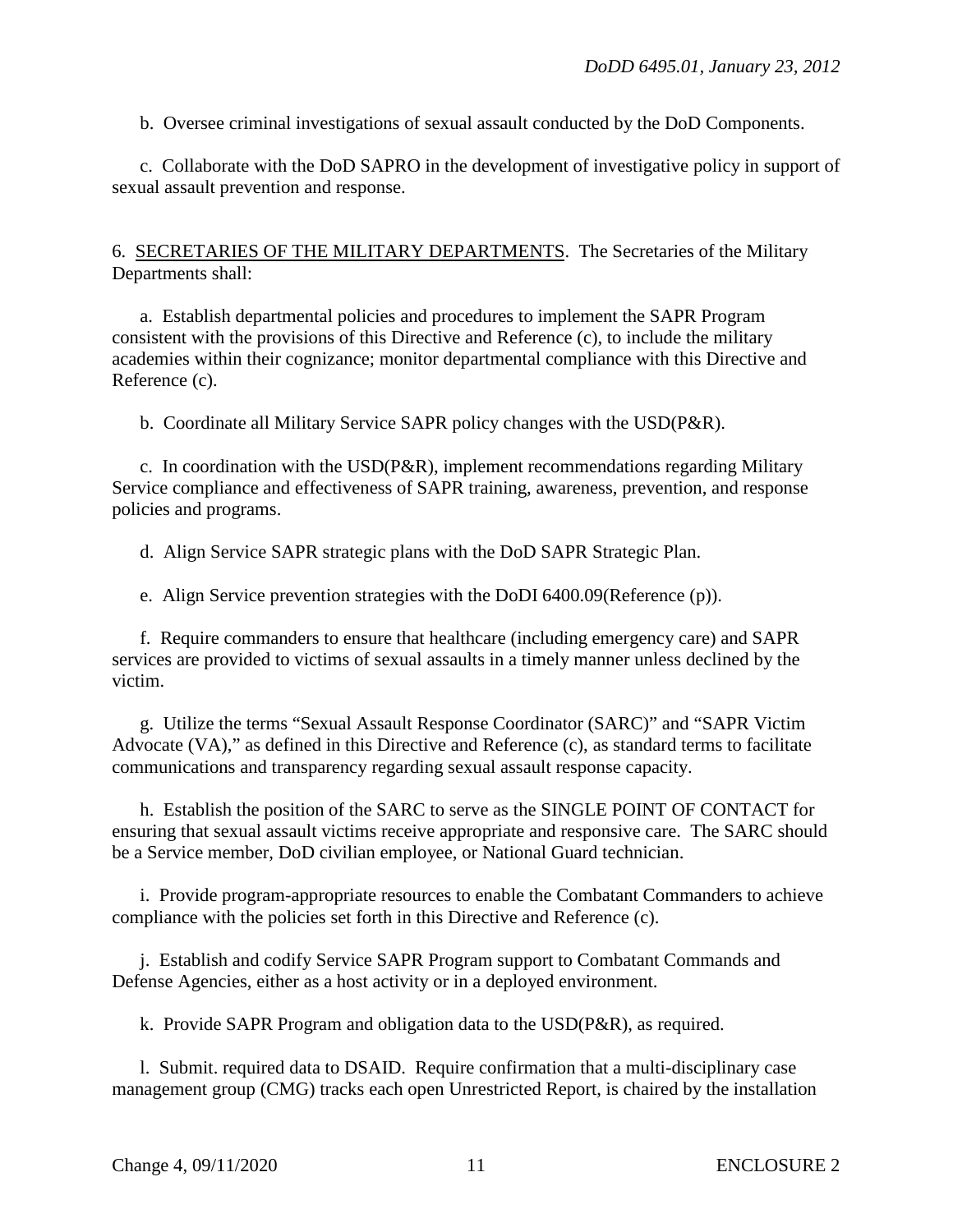commander (or the deputy installation commander), and that CMG meetings are held monthly for reviewing all Unrestricted Reports of sexual assaults in accordance with Reference (c).

m. Provide annual reports of sexual assaults involving persons covered by this Directive and Reference (c) to the DoD SAPRO for consolidation into the annual report to Congress in accordance with section 577 of P.L. 108-375 (Reference (q)).

n. Provide data connectivity, or other means, to authorized users to ensure all sexual assaults reported in theater and other joint environments are incorporated into the DSAID, or authorized interfacing systems for the documentation of reports of sexual assault, as required by section 563 of Reference (m).

o. Ensure that Service data systems used to report case-level sexual assault information into the DSAID are compliant with DoD data reporting requirements, pursuant to section 563 of Reference (m).

p. Require extensive, continuing in-depth SAPR training for DoD personnel and specialized SAPR training for commanders, senior enlisted leaders, SARCs, SAPR VAs, investigators, law enforcement officials, chaplains, healthcare personnel, and legal personnel in accordance with the requirements in Reference (c).

q. Require the installation SARC and the installation FAP staff to coordinate together when a sexual assault occurs as a result of domestic abuse or domestic violence or involves child abuse to ensure the victim is directed to FAP.

r. Oversee sexual assault training within the DoD law enforcement community.

s. Direct that Service military criminal investigative organizations require their investigative units to communicate with their servicing SARC and participate with the multi-disciplinary CMG, in accordance with this Directive and Reference (c).

t. Provide commanders with procedures that:

(1) Establish guidance for when a Military Protective Order (MPO) has been issued, that the Service member who is protected by the order is informed, in a timely manner, of the member's option to request transfer from the command to which that member is assigned in accordance with section 567(c) of Law P.L. 111-84 (Reference (r)).

(2) Ensure that the appropriate civilian authorities shall be notified of the issuance of a MPO and of the individuals involved in the order, when an MPO has been issued against a Service member or when any individual addressed in the MPO does not reside on a military installation at any time when an MPO is in effect. An MPO issued by a military commander shall remain in effect until such time as the commander terminates the order or issues a replacement order. (See section 561 of Reference (m).) The issuing commander also shall notify the appropriate civilian authorities of any change made in a protective order covered by chapter 80 of Reference (b), and the termination of the protective order.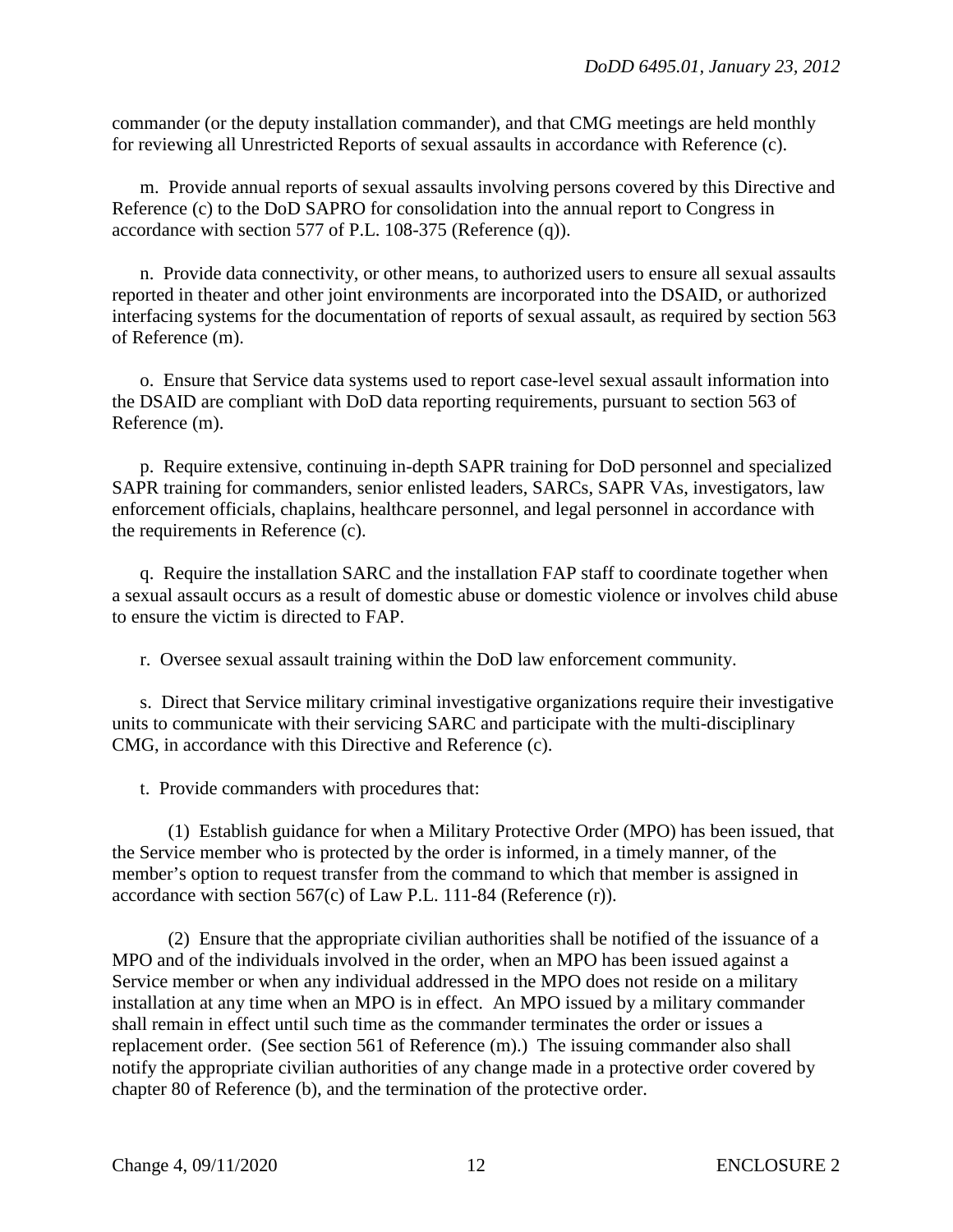(3) Ensure that the person seeking the MPO shall be advised that the MPO is not enforceable by civilian authorities off base and that victims desiring protection off base are advised to seek a civilian protective order. (See section 561 of Reference (m) and section 567 of Reference (r)).

7. CHIEF, NATIONAL GUARD BUREAU (NGB). On behalf and with the approval of the Secretaries of the Army and Air Force, and in coordination with DoD SAPRO and the State Adjutants General, the Chief, NGB establishes and implements SAPR policy and procedures for National Guard members on duty pursuant to Title 32, U.S.C. (Reference (s)).

8. CHAIRMAN OF THE JOINT CHIEFS OF STAFF. The Chairman of the Joint Chiefs of Staff shall:

a. Assess SAPR as part of the overall force planning function of any force deployment decision, and periodically reassess the SAPR posture of deployed forces.

b. Monitor implementation of this Directive, Reference (c), and implementing instructions, including during military operations.

c. Utilize the terms "Sexual Assault Response Coordinator (SARC)" and "SAPR Victim Advocate (VA)," as defined in this Directive and Reference (c), as standard terms to facilitate communications and transparency regarding sexual assault response capacity.

d. Review relevant documents, including the Combatant Commanders' joint plans, operational plans, concept plans, and deployment orders, to ensure they identify and include SAPR Program requirements.

9. COMMANDERS OF THE COMBATANT COMMANDS. The Commanders of the Combatant Commands, in coordination with the other Heads of the DoD Components and through the Chairman of the Joint Chiefs of Staff, shall:

a. Establish policies and procedures to implement the SAPR Program and oversee compliance with this Directive and Reference (c) within their areas of responsibility and during military operations.

b. Formally document agreements with installation host Service commanders, component theater commanders, or other heads of another agency or organization, for investigative, legal, healthcare, counseling, or other response support provided to incidents of sexual assault.

c. Direct that relevant documents are drafted, including joint operational plans and deployment orders, that establish theater-level requirements for the prevention of and response to incidents of sexual assault that occur, to include during the time of military operations.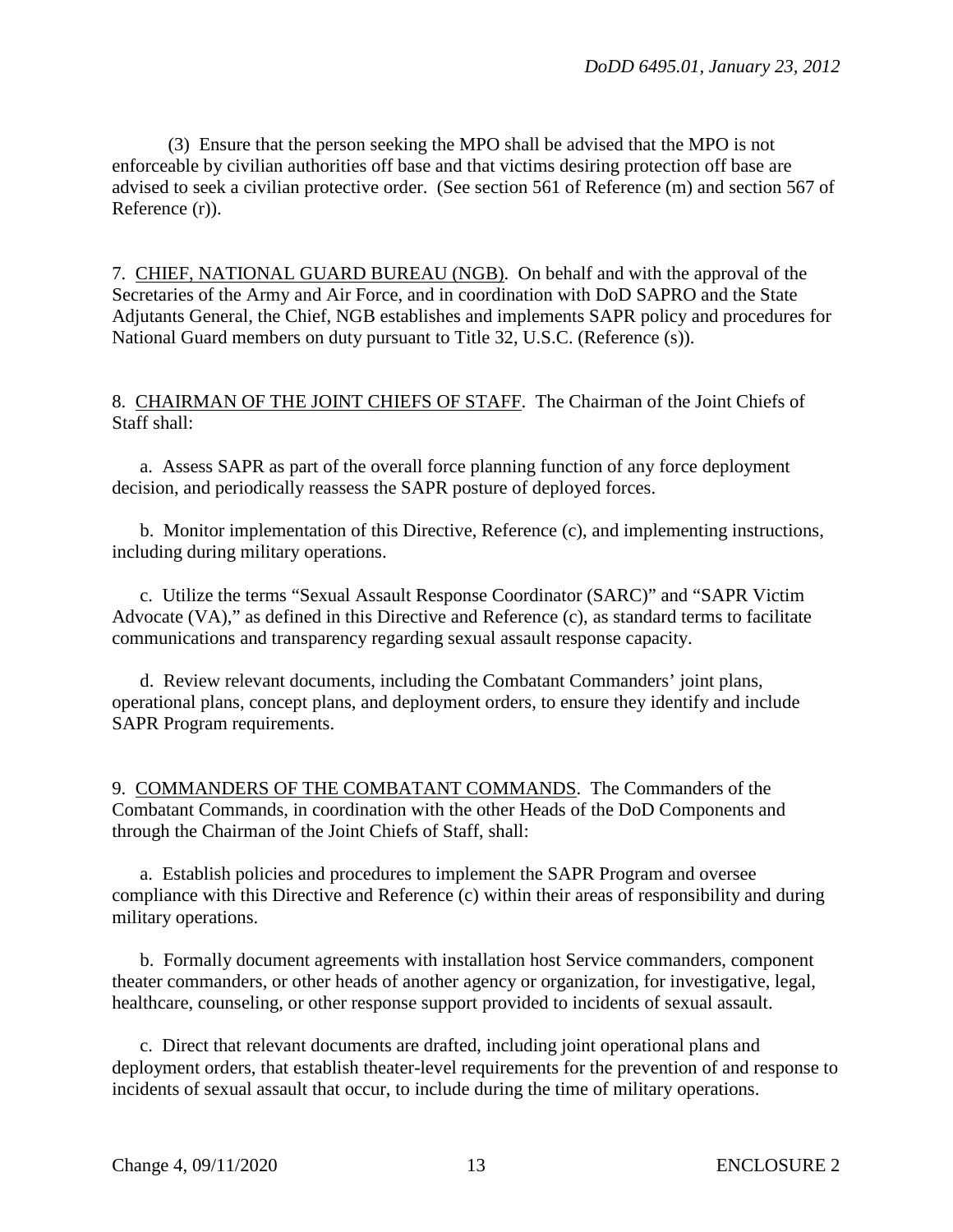d. Require that sexual assault response capability information be provided to all persons within their area of responsibility covered by this Directive and Reference (c), to include reporting options and SAPR services available at deployed locations and how to access these options.

e. Ensure that healthcare (including emergency care) and SAPR services are provided to victims of sexual assaults in a timely manner unless declined by the victim.

f. Direct subordinate commanders coordinate relationships and agreements for host or installation support at forward-deployed locations to ensure a sexual assault response capability is available to members of their command and persons covered by this Directive and Reference (c) as consistent with operational requirements.

g. Direct that sexual assault incidents are given priority so that they shall be treated as emergency cases.

h. Direct subordinate commanders provide all personnel with procedures to report sexual assaults.

i. Require subordinate commanders at all levels to monitor the command climate with respect to SAPR, and take appropriate steps to address problems.

j. Require that SAPR training for DoD personnel and specialized training for commanders, senior enlisted leaders, SARCs, SAPR VAs, investigators, law enforcement officials, chaplains, healthcare personnel, and legal personnel be conducted prior to deployment in accordance with Reference (c).

k. Direct subordinate commanders to develop procedures that:

(1) Establish guidance for when an MPO has been issued, that the Service member who is protected by the order is informed, in a timely manner, of the member's option to request transfer from the command to which that member is assigned in accordance with section 567(c) of Reference (r).

(2) In OCONUS areas, if appropriate, direct that the appropriate civilian authorities be notified of the issuance of an MPO and of the individuals involved in an order when an MPO has been issued against a Service member or when any individual involved in the MPO does not reside on a military installation when an MPO is in effect. An MPO issued by a military commander shall remain in effect until such time as the commander terminates the order or issues a replacement order. (See section 561 of Reference (m).) The issuing commander also shall notify the appropriate civilian authorities of any change made in a protective order covered by chapter 80 of Reference (b) and the termination of the protective order.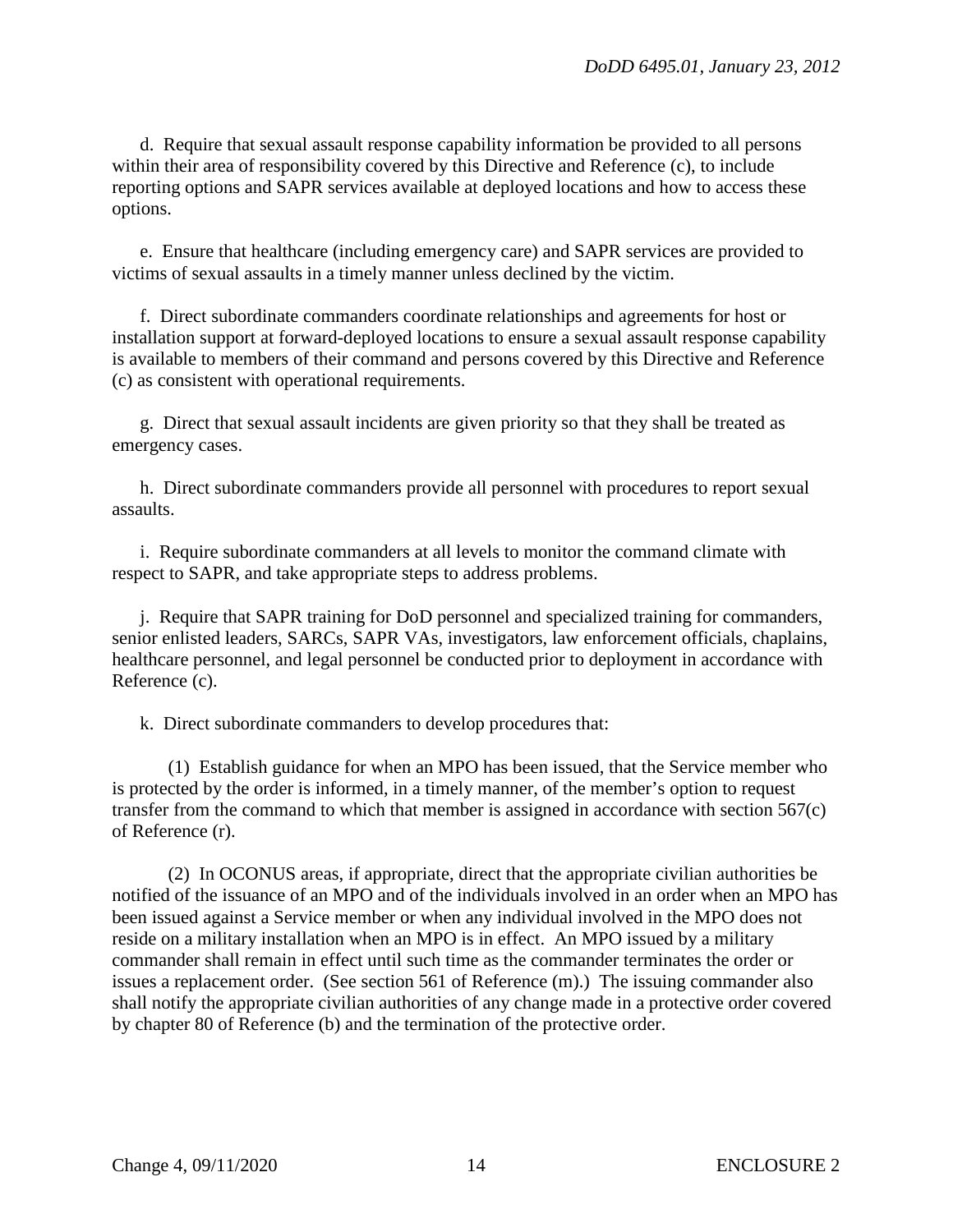(3) Ensure that the person seeking the MPO is advised that the MPO is not enforceable by civilian authorities off base, and victims desiring protection off base should be advised to seek a civilian protective order in that jurisdiction pursuant to section 562 of Reference (m).

l. Establish guidance for when an Expedited Transfer has been requested in accordance with Reference (c).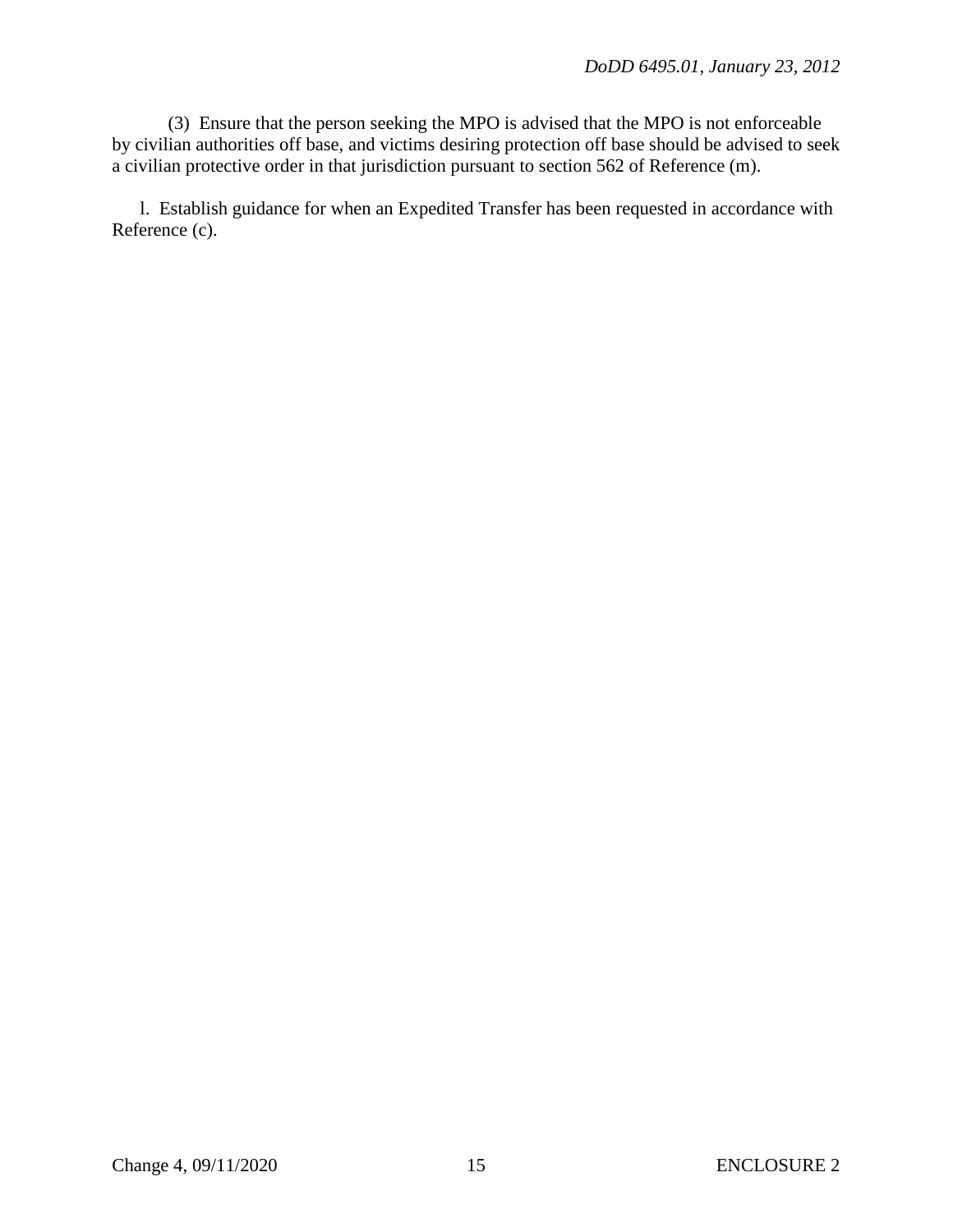## **GLOSSARY**

# PART I. ABBREVIATIONS AND ACRONYMS

| ASD(HA)               | Assistant Secretary of Defense for Health Affairs                              |
|-----------------------|--------------------------------------------------------------------------------|
| <b>CMG</b>            | case management group                                                          |
| DoDD                  | Department of Defense Directive                                                |
| <b>DoDHRA</b>         | Department of Defense Human Resources Activity                                 |
| DoDI                  | Department of Defense Instruction                                              |
| <b>DSAID</b>          | Defense Sexual Assault Incident Database                                       |
| FAP                   | <b>Family Advocacy Program</b>                                                 |
| GC DoD                | General Counsel of the Department of Defense                                   |
| IG DoD                | Inspector General of the Department of Defense                                 |
| <b>MPO</b>            | <b>Military Protective Order</b>                                               |
| <b>OCONUS</b>         | outside of the continental United States                                       |
| P.L.                  | Public Law                                                                     |
| <b>SAFE</b>           | sexual assault forensic examination                                            |
| <b>SAPR</b>           | sexual assault prevention and response                                         |
| <b>SAPR VA</b>        | Sexual Assault Prevention and Response Victim Advocate                         |
| <b>SAPRO</b>          | Sexual Assault Prevention and Response Office                                  |
| <b>SARC</b>           | <b>Sexual Assault Response Coordinator</b>                                     |
| <b>SVC</b>            | Special Victims' Counsel (Air Force, Army, National Guard, and Coast<br>Guard) |
| <b>UCMJ</b><br>U.S.C. | Uniform Code of Military Justice<br><b>United States Code</b>                  |
| $USD(P\&R)$           | Under Secretary of Defense for Personnel and Readiness                         |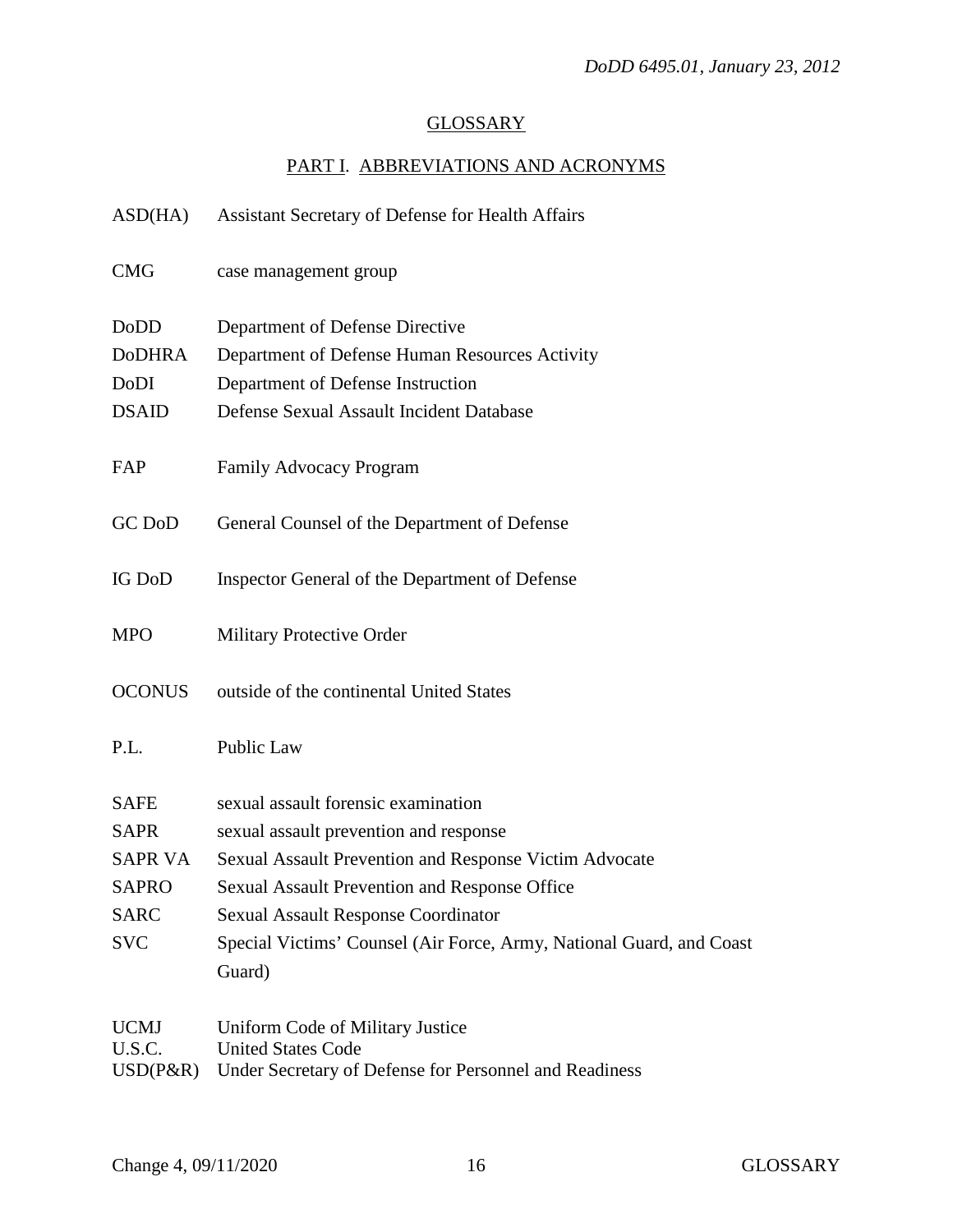# VLC Victims' Legal Counsel (Navy and Marine Corps)

# PART II. DEFINITIONS

Unless otherwise noted, these terms and their definitions are for the purpose of this Directive.

confidential communication. Oral, written, or electronic communications of personally identifiable information concerning a sexual assault victim and the sexual assault incident provided by the victim to the SARC, SAPR VA, or healthcare personnel in a Restricted Report. This confidential communication includes the victim's SAFE Kit and its information. See http://www.archives.gov/cui.

consent. A freely given agreement to the conduct at issue by a competent person. An expression of lack of consent through words or conduct means there is no consent. Lack of verbal or physical resistance or submission resulting from the use of force, threat of force, or placing another person in fear does not constitute consent. A current or previous dating or social or sexual relationship by itself or the manner of dress of the person involved with the accused in the conduct at issue shall not constitute consent. A sleeping, unconscious, or incompetent person cannot consent.

crisis intervention. Emergency non-clinical care aimed at assisting victims in alleviating potential negative consequences by providing safety assessments and connecting victims to needed resources. Either the SARC or SAPR VA will intervene as quickly as possible to assess the victim's safety and determine the needs of victims and connect them to appropriate referrals, as needed.

culturally-competent care. Care that provides culturally and linguistically appropriate services.

DSAID. A DoD database that captures uniform data provided by the Military Services and maintains all sexual assault data collected by the Military Services. This database shall be a centralized, case-level database for the uniform collection of data regarding incidence of sexual assaults involving persons covered by this Directive and Reference (c). DSAID will include information when available, or when not limited by Restricted Reporting, or otherwise prohibited by law, about the nature of the assault, the victim, the offender, and the disposition of reports associated with the assault. DSAID shall be available to the SAPRO and the DoD to develop and implement congressional reporting requirements. Unless authorized by law, or needed for internal DoD review or analysis, disclosure of data stored in DSAID will only be granted when disclosure is ordered by a military, Federal, or State judge or other officials or entities as required by a law or applicable U.S. international agreement. This term and its definition are proposed for inclusion in the next edition of the DoD Dictionary of Military and Associated Terms (Reference (t)).

emergency. A situation that requires immediate intervention to prevent the loss of life, limb, sight, or body tissue to prevent undue suffering. Regardless of appearance, a sexual assault victim needs immediate medical intervention to prevent loss of life or undue suffering resulting from physical injuries internal or external, sexually transmitted infections, pregnancy, or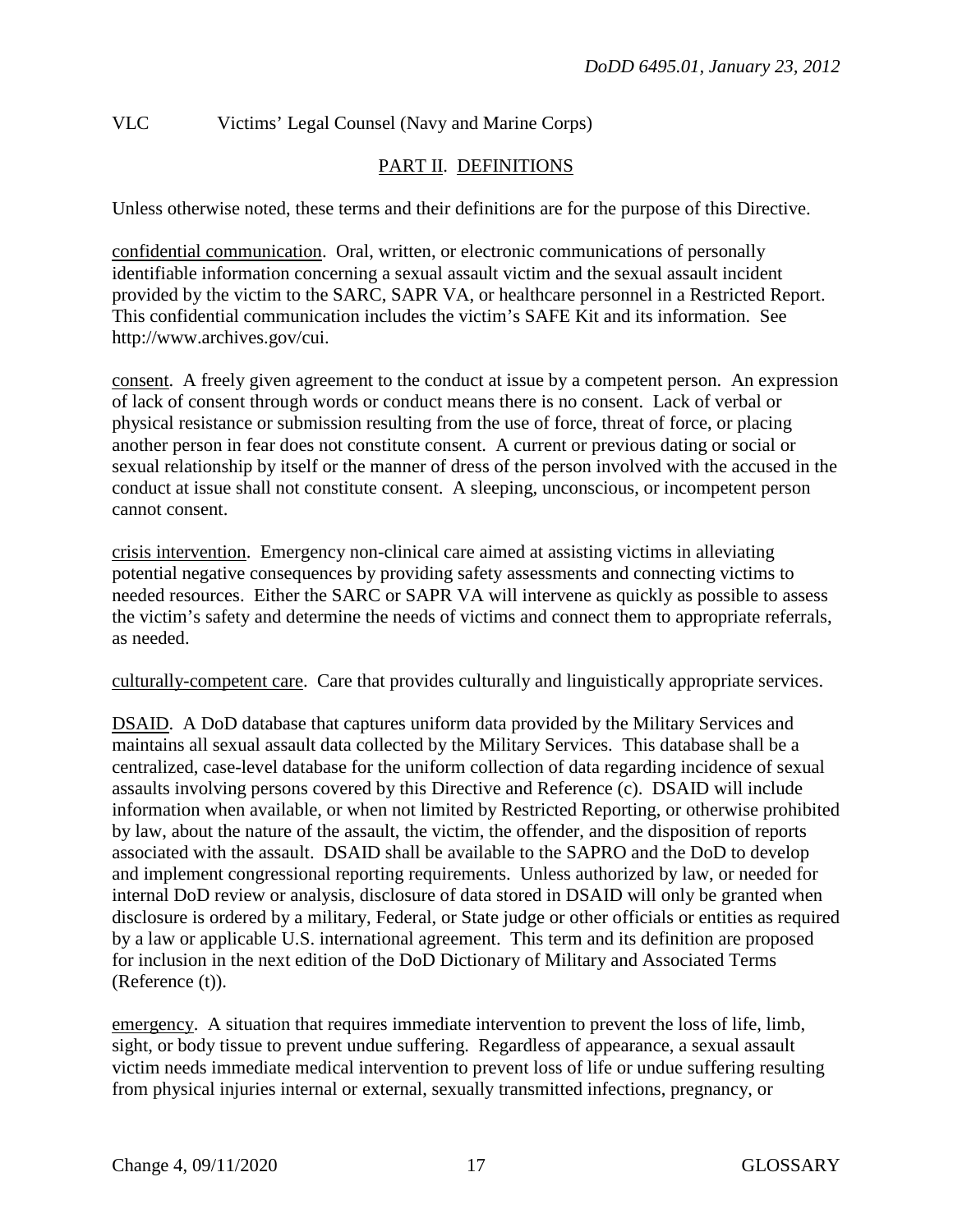psychological distress. Sexual assault victims shall be given priority as emergency cases regardless of evidence of physical injury.

emergency care. Emergency medical care includes physical and emergency psychological medical services and a SAFE consistent with Reference (h).

FAP. A DoD program designated to address child abuse and domestic abuse in military families in cooperation with civilian social service agencies and military and civilian law enforcement agencies. Prevention, advocacy, and intervention services are provided to individuals who are eligible for treatment in military medical treatment facilities.

gender-responsive care. Care that acknowledges and is sensitive to gender differences and gender-specific issues.

healthcare. Medical (physical) and mental healthcare.

healthcare personnel. Defined in Reference (c).

healthcare provider. Defined in Reference (c).

Military Services. The term, as used in the SAPR Program, includes Army, Air Force, Navy, Marines, Reserve Components, and their respective Military Academies.

non-identifiable personal information. Non-identifiable personal information includes those facts and circumstances surrounding the sexual assault incident or that information about the individual that enables the identity of the individual to remain anonymous. In contrast, personal identifying information is information belonging to the victim and alleged assailant of a sexual assault that would disclose or have a tendency to disclose the person's identity.

official investigative process. The formal process a law enforcement organization uses to gather evidence and examine the circumstances surrounding a report of sexual assault.

personal identifiable information. Includes the person's name, other particularly identifying descriptions (e.g., physical characteristics or identity by position, rank, or organization), or other information about the person or the facts and circumstances involved that could reasonably be understood to identify the person (e.g., a female in a particular squadron or barracks when there is only one female assigned).

qualifying conviction. A State or Federal conviction, or a finding of guilty in a juvenile adjudication, for a felony crime of sexual assault and any general or special court-martial conviction for a UCMJ offense, which otherwise meets the elements of a crime of sexual assault, even though not classified as a felony or misdemeanor within the UCMJ. In addition, any offense that requires registration as a sex offender is a qualifying conviction.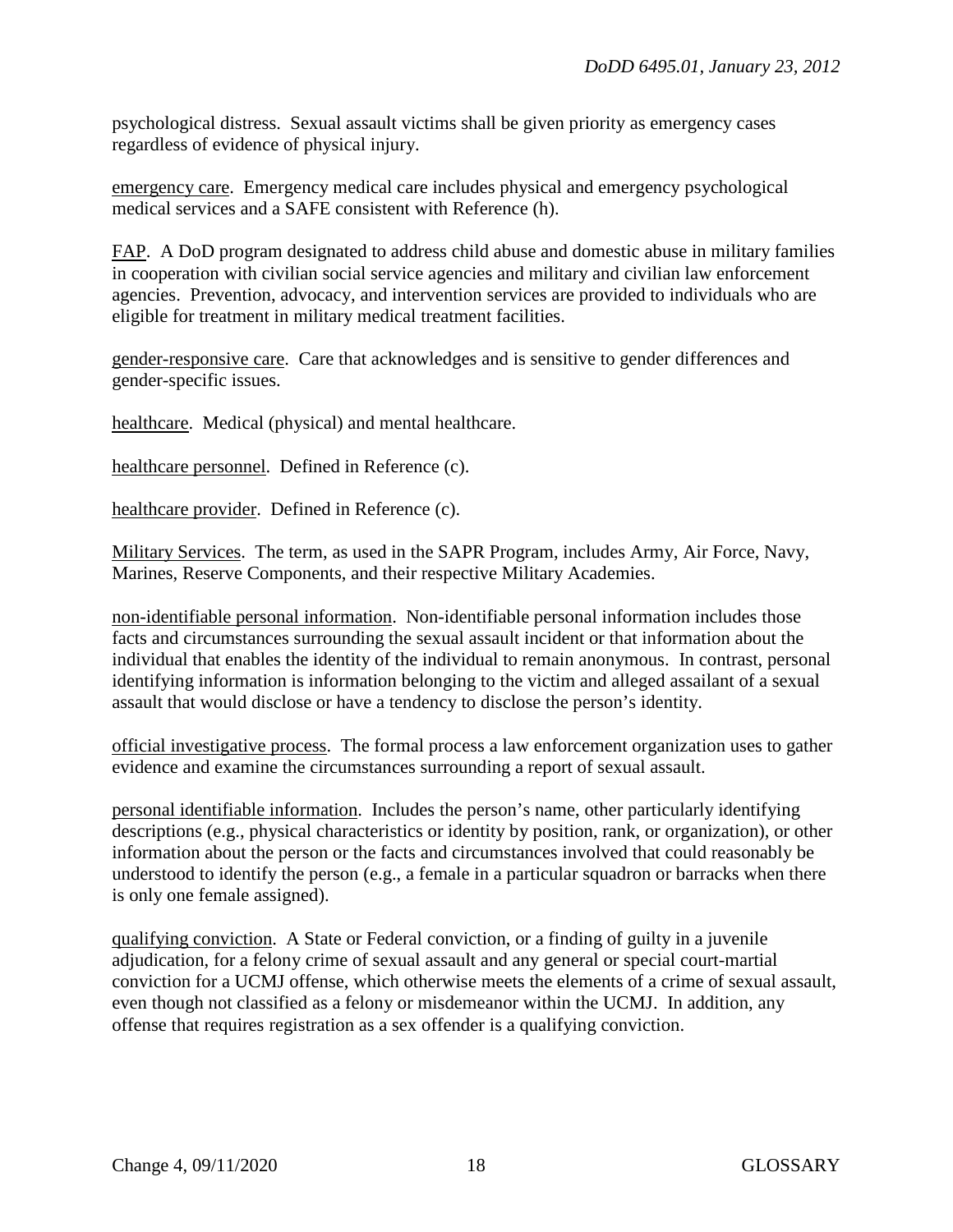recovery-oriented care. Focus on the victim and on doing what is necessary and appropriate to support victim recovery, and also, if a Service member, to support that Service member to be fully mission capable and engaged.

Restricted Reporting. Reporting option that allows sexual assault victims to confidentially disclose the assault to specified individuals (i.e., SARC, SAPR VA, or healthcare personnel), in accordance with Reference (h), and receive medical treatment, including emergency care, counseling, and assignment of a SARC and SAPR VA, without triggering an official investigation. The victim's report provided to healthcare personnel (including the information acquired from a SAFE Kit), SARCs, or SAPR VAs will NOT be reported to law enforcement or to the command to initiate the official investigative process unless the victim consents or an established EXCEPTION applies in accordance with Reference (c). The Restricted Reporting option applies to Service members and their military dependents 18 years of age and older. For additional persons who may be entitled to Restricted Reporting, see eligibility criteria in Reference (c). Only a SARC, SAPR VA, or healthcare personnel may receive a Restricted Report, previously referred to as Confidential Reporting. This term and its definition are proposed for inclusion in the next edition of Reference (t).

SAFE Kit. The medical and forensic examination of a sexual assault victim under circumstances and controlled procedures to ensure the physical examination process and the collection, handling, analysis, testing, and safekeeping of any bodily specimens and evidence meet the requirements necessary for use as evidence in criminal proceedings. The victim's SAFE Kit is treated as a confidential communication when conducted as part of a Restricted Report. This term and its definition are proposed for inclusion in the next edition of Reference (t).

SAPRO. Serves as the DoD's single point of authority, accountability, and oversight for the SAPR program, except for legal processes and criminal investigative matters that are the responsibility of the Judge Advocates General of the Military Departments and the IG, respectively. This term and its definition are proposed for inclusion in the next edition of Reference (t).

SAPR Program. A DoD program for the Military Departments and the DoD Components that establishes SAPR policies to be implemented worldwide. The program objective is an environment and military community intolerant of sexual assault. This term and its definition are proposed for inclusion in the next edition of Reference (t).

SAPR VA. A person who, as a victim advocate, shall provide non-clinical crisis intervention, referral, and ongoing non-clinical support to adult sexual assault victims. Support will include providing information on available options and resources to victims. The SAPR VA, on behalf of the sexual assault victim, provides liaison assistance with other organizations and agencies on victim care matters and reports directly to the SARC when performing victim advocacy duties. Personnel who are interested in serving as a SAPR VA are encouraged to volunteer for this duty assignment. This term and its definition are proposed for inclusion in the next edition of Reference (t).